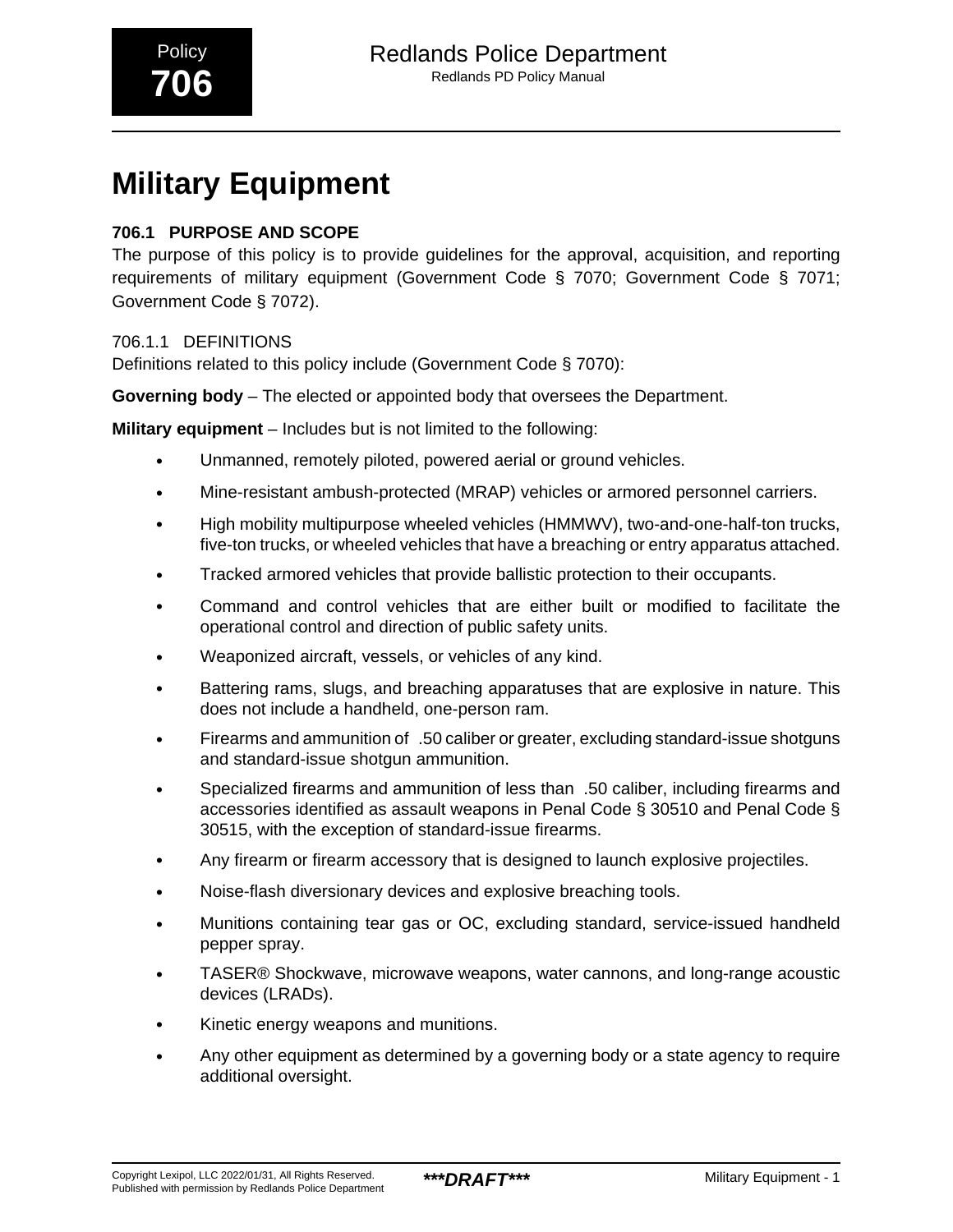Redlands PD Policy Manual

# **706.2 POLICY**

It is the policy of the Redlands Police Department that members of this department comply with the provisions of Government Code § 7071 with respect to military equipment.

# **706.3 MILITARY EQUIPMENT COORDINATOR**

The Chief of Police should designate a member of this department to act as the military equipment coordinator. The responsibilities of the military equipment coordinator include but are not limited to:

- (a) Acting as liaison to the governing body for matters related to the requirements of this policy.
- (b) Identifying department equipment that qualifies as military equipment in the current possession of the Department, or the equipment the Department intends to acquire that requires approval by the governing body.
- (c) Conducting an inventory of all military equipment at least annually.
- (d) Collaborating with any allied agency that may use military equipment within the jurisdiction of Redlands Police Department (Government Code § 7071).
- (e) Preparing for, scheduling, and coordinating the annual community engagement meeting to include:
	- 1. Publicizing the details of the meeting.
	- 2. Preparing for public questions regarding the department's funding, acquisition, and use of equipment.
- (f) Preparing the annual military equipment report for submission to the Chief of Police and ensuring that the report is made available on the department website (Government Code § 7072).
- (g) Establishing the procedure for a person to register a complaint or concern, or how that person may submit a question about the use of a type of military equipment, and how the Department will respond in a timely manner.

# **706.4 MILITARY EQUIPMENT INVENTORY**

The following constitutes a list of qualifying equipment for the Department:

# **Robot (Category 1)**

# **Description, quantity, capabilities, and purchase cost:**

ROBOTEX AVATAR 3, cost: approximately \$12,500, quantity: 1. This equipment is a battery powered, remote operated device, equipped with a camera and two way radio capabilities. This equipment is for (potential) use during high-risk incidents. Use is limited to members of the Departments Special Weapons and Tactics Team (SWAT). Incidents that may qualify for its use include, but are not limited to, a high risk warrant service, barricaded subject, and hostage negotiation/rescue. Before entering a structure, particularly in a tactically compromised and dangerous situation, knowledge of a subject's location is very important, and the robot can provide that without placing anyone at risk. Cameras can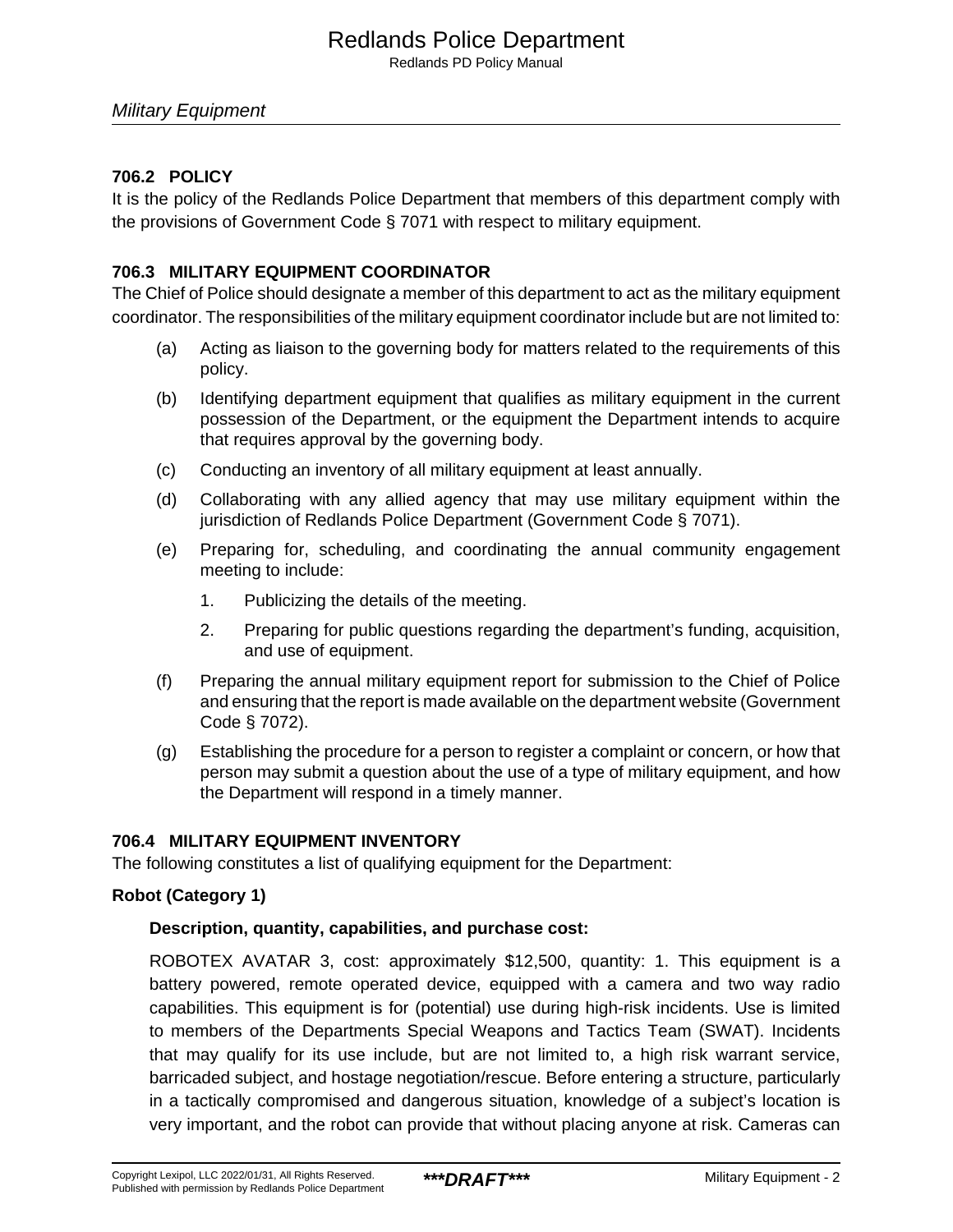also help determine if a subject is armed and also if there are other subjects inside that need assistance. The two-way speakers can be used to de-escalate and determine resistance level. The ROBOTEX AVATAR 3 can be hand carried and both can be remotely operated from a safe distance, reducing the risk to the operator.

# **Purpose:**

To be used to remotely gain visual/audio data, deliver HNT phone, open doors, disrupt packages, and clear buildings.

#### **Authorized Use:**

Only assigned operators who have completed the required training shall be permitted to operate the robot. Use is established by the SWAT Commander and or Incident Co**mmander.**

#### **Expected Life Span:**

Approximately 5-10 years.

#### **Fiscal Impact:**

No annual maintenance.

#### **Training:**

All tactical robot operators are trained in the use and operation of the robot.

#### **Legal and Procedural Rules:**

It is the policy of the RPD to utilize a robot only for official law enforcement purposes, and in a manner that respects the privacy of our community, pursuant to State and Federal law.

# **Unmanned Aerial System (Category 1)**

# **Description, quantity, capabilities, and purchase cost:**

An unmanned aerial system (UAS) is an unmanned aircraft along with the associated equipment necessary to control it remotely. The UAS has also proven to be useful to public safety agencies in firefighting, search and rescue, pre-operational surveillance, and other tactical situations where aerial views enhance the safety and efficiency of law enforcement and fire personnel.

DJI MATRICE M210, cost: approximately \$6,500 each, quantity: 1. UAS that weighs approximately 3800 grams and is able to record video and audio with approximately 30 minutes of flight time.

DJI PHANTOM 4 PRO, cost: approximately \$1,600 each, quantity: 5. UAS that weighs approximately 1375 grams and has video recording capabilities, approximately 30 minutes of flight time.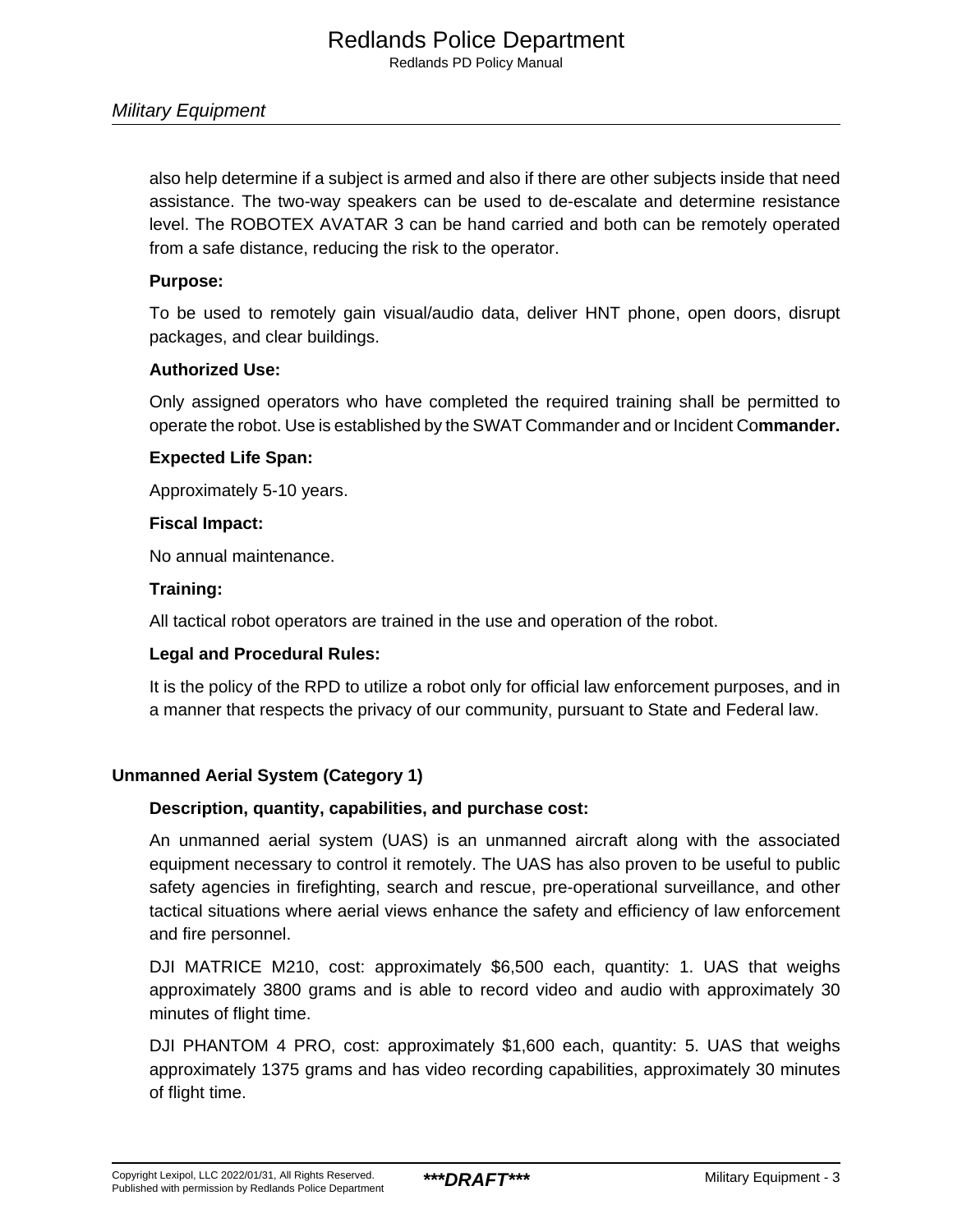DJI MAVIC ENTERPRISE DUALS, cost: approximately \$5,500 each, quantity: 2. UAS that has a color and infrared camera as well as audible speaker and light. Capable of video recording and weighs 899 grams, approximately 30 minutes of flight time.

#### **Purpose:**

To be deployed when its view would assist officers or incident commanders with the following situations, which include but are not limited to:

Major collision investigations.

Search for missing persons.

Natural disaster management.

Crime scene photography.

SWAT, tactical or other public safety and life preservation missions.

In response to specific requests from local, state or federal fire authorities for fire response and/or prevention.

#### **Authorized Use:**

**Only assigned operators who have completed the required training shall be permitted to operate UAS equipment during approved missions.**

#### **Expected Life Span:**

All UAS equipment, approximately 3-5 years.

#### **Fiscal Impact:**

Annual maintenance and battery replacement cost is approximately \$700.

#### **Training:**

All Department UAS operators are licensed by the Federal Aviation Administration for UAS operation. In addition, each operator must attend a 40-hour department training and ongoing quarterly training.

#### **Legal and Procedural Rules:**

Use is established under Policy 604 (Unmanned Aerial System Operations) and FAA Regulation 14 CFR Part 107. It is the policy of the RPD to utilize UAS only for official law enforcement purposes, and in a manner that respects the privacy of our community, pursuant to State and Federal law.

#### **Armored Vehicles (Category 2 & 3)**

### **Description, quantity, capabilities, and purchase cost:**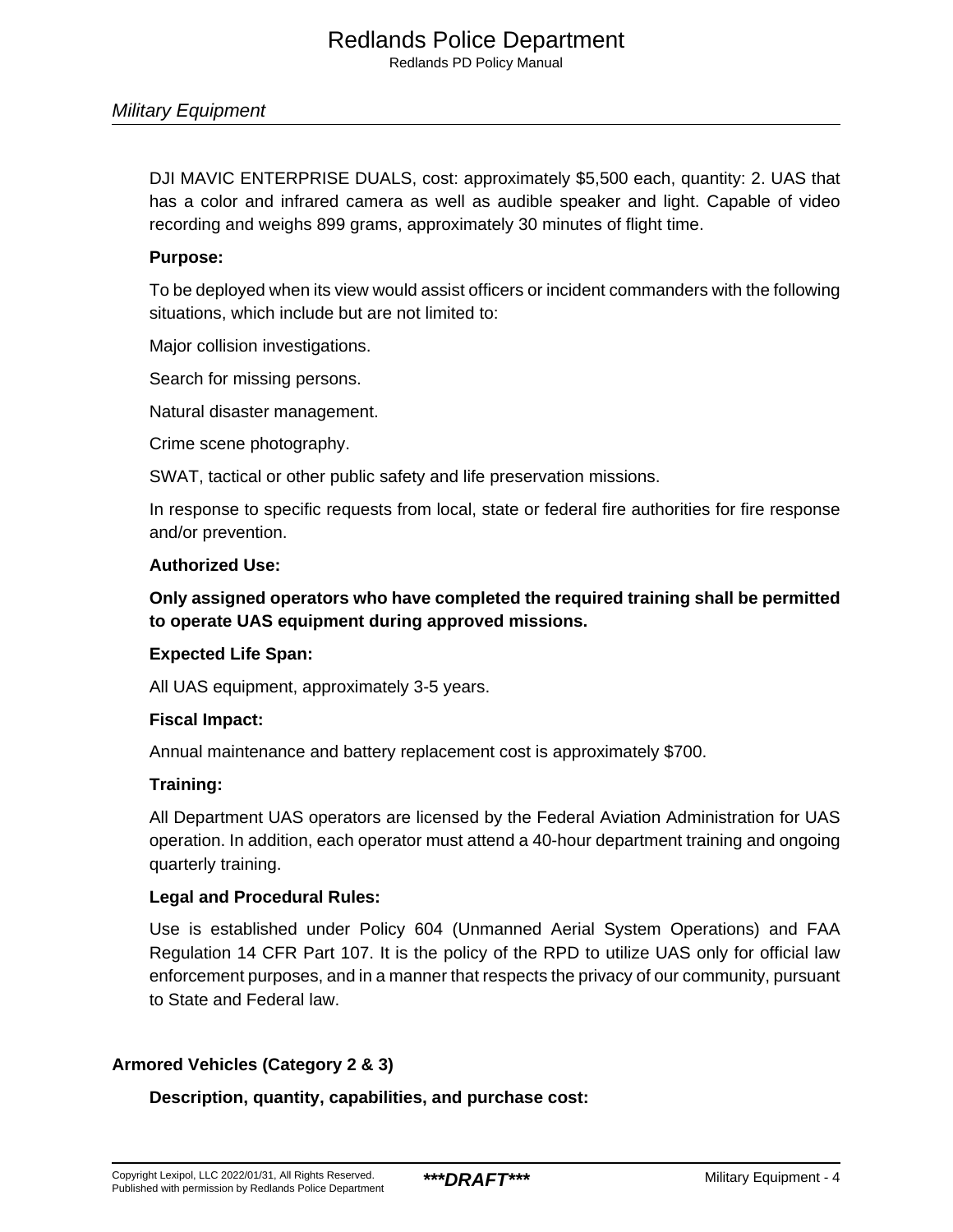Commercially produced wheeled armored personnel vehicle utilized for law enforcement purposes.

LENCO BEARCAT, G3, cost: approximately \$350,000, quantity: 1. The Lenco Bearcat, G3, is an armored vehicle that seats 10-12 personnel with open floor plan that allows for rescue of down personnel. The Bearcat G3 has increased ground clearance and a robust suspension which allows for an emergency response to almost any situation. It can stop various projectiles, which provides greater safety to citizens and officers beyond the protection level of shield and personal body armor.

Navistar MaxxPro MRAP, cost: free, quantity: 1. The MaxxPro MRAP vehicle that seats 8 personnel that allows for rescue of down personnel. It can stop various projectiles, which provides greater safety to citizens and officers beyond the protection level of shield and personal body armor.

#### **Purpose:**

To be used in response to critical incidents to enhance officer and community safety, improve scene containment and stabilization, and assist in resolving critical incidents.

#### **Authorized Use:**

The use of armored vehicles shall only be authorized by a watch commander or SWAT commander, based on the specific circumstances of a given critical incident. Armored vehicles shall be used only by officers trained in their deployment and in a manner consistent with Department policy and training. The driver of the vehicle shall have a valid California driver's license.

#### **Lifespan:**

Lenco Bearcat model G3, approximately 25 years.

Navistar MAxxPro MRAP, approximately 25 years.

#### **Fiscal Impact:**

Lenco Bearcat: Annual maintenance cost: Approximately \$5,000.

MRAP: Approximately \$4,500.

#### **Training:**

All driver/operators shall attend formalized instruction and be trained in vehicle operations and practical driving instruction.

#### **Legal and Procedural Rules:**

Use is established under policy 405 (Ballistic Rescue Vehicle) and 704 (Federally Controlled Equipment). It is the policy of the Department to utilize armored vehicles only for official law enforcement purposes, and pursuant to State and Federal law.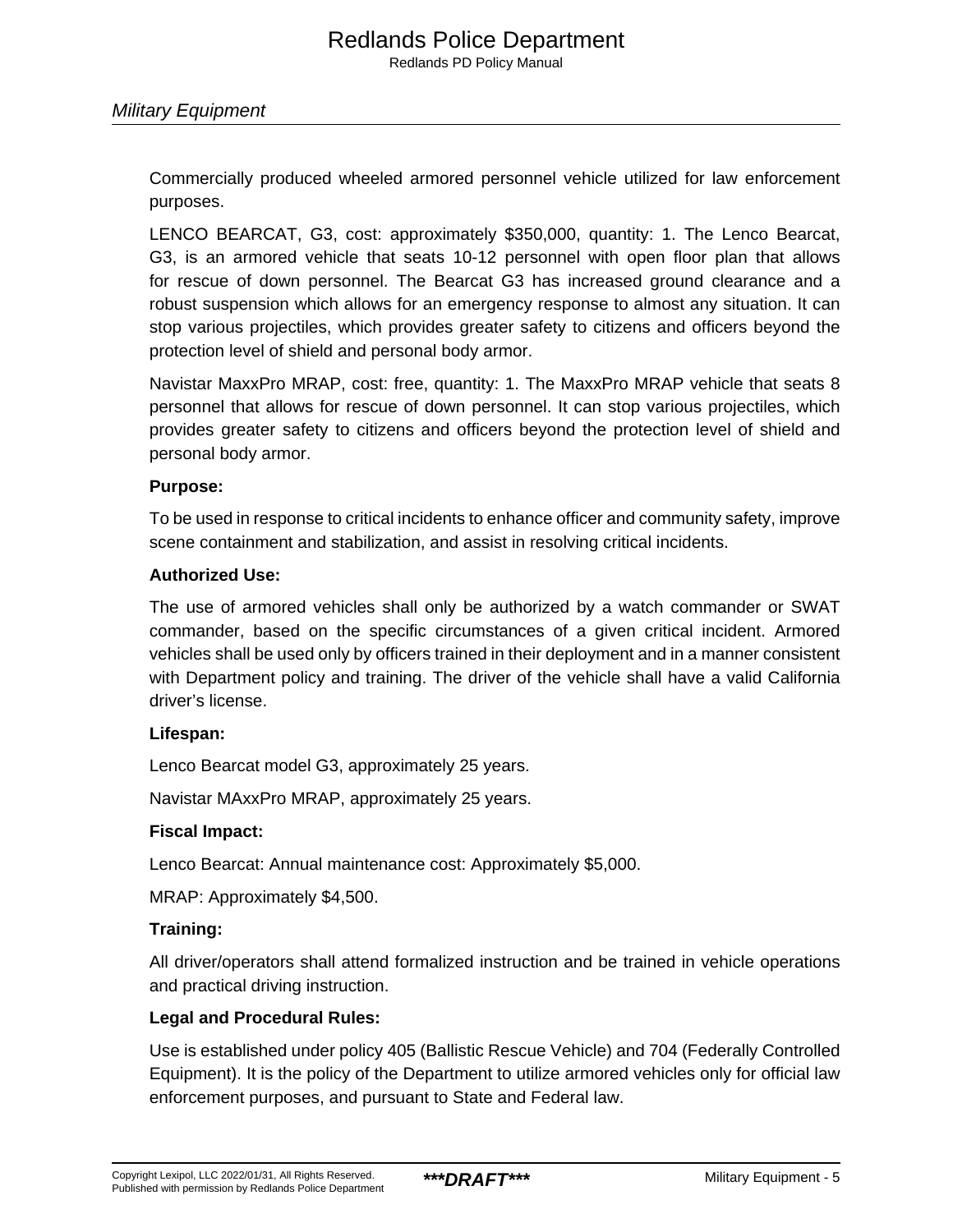# **Command and Control Vehicle (Category 5)**

#### **Description, quantity, capabilities, and purchase cost:**

5<sup>th</sup> wheel trailer vehicle, cost: approximately \$200,000, quantity: 1. The Mobile Command Unit (MCU) is a custom built,  $5<sup>th</sup>$  wheel trailer vehicle containing a mobile office that provides shelter, access to Police Department computer systems, and restroom facilities on extended events. The MCU can also be utilized for SWAT/CNT and other critical incidents, preplanned large events, searching for missing persons, natural disasters, and community events.

#### **Purpose:**

To be used based on the specific circumstances of a given critical incident, large event, natural disaster or community event that is taking place.

#### **Authorized Use:**

The MCU shall be used by officers trained in their deployment and in a manner consistent with Department policy and training. The driver of the vehicle shall have a valid California driver's license.

#### **Lifespan:**

The MCU: Approximately 20-year lifespan on chassis and vehicle structure. Upgrades needed to maintain IT systems.

#### **Fiscal Impact:**

Annual maintenance cost is approximately \$2,000.

#### **Training:**

The driver/operator shall receive training in the safe handling of the vehicle on a closed training course. Once the operator has shown competence in vehicle handling, the driver/ operator will drive the vehicle throughout the city with an experienced driver.

#### **Legal and Procedural Rules:**

It is the policy of the Department to use the MCU only for official law enforcement purposes, and in accordance with California State law regarding the operation of motor vehicles.

#### **Projectile Launch Platforms and associated munitions (Category 14)**

#### **Description, quantity, capabilities, and purchase cost:**

40MM Launchers are utilized by department personnel as a less lethal tool to launch impact rounds. The Less-Lethal launcher is a single launcher, which allows the Officer to assess after every spent munition.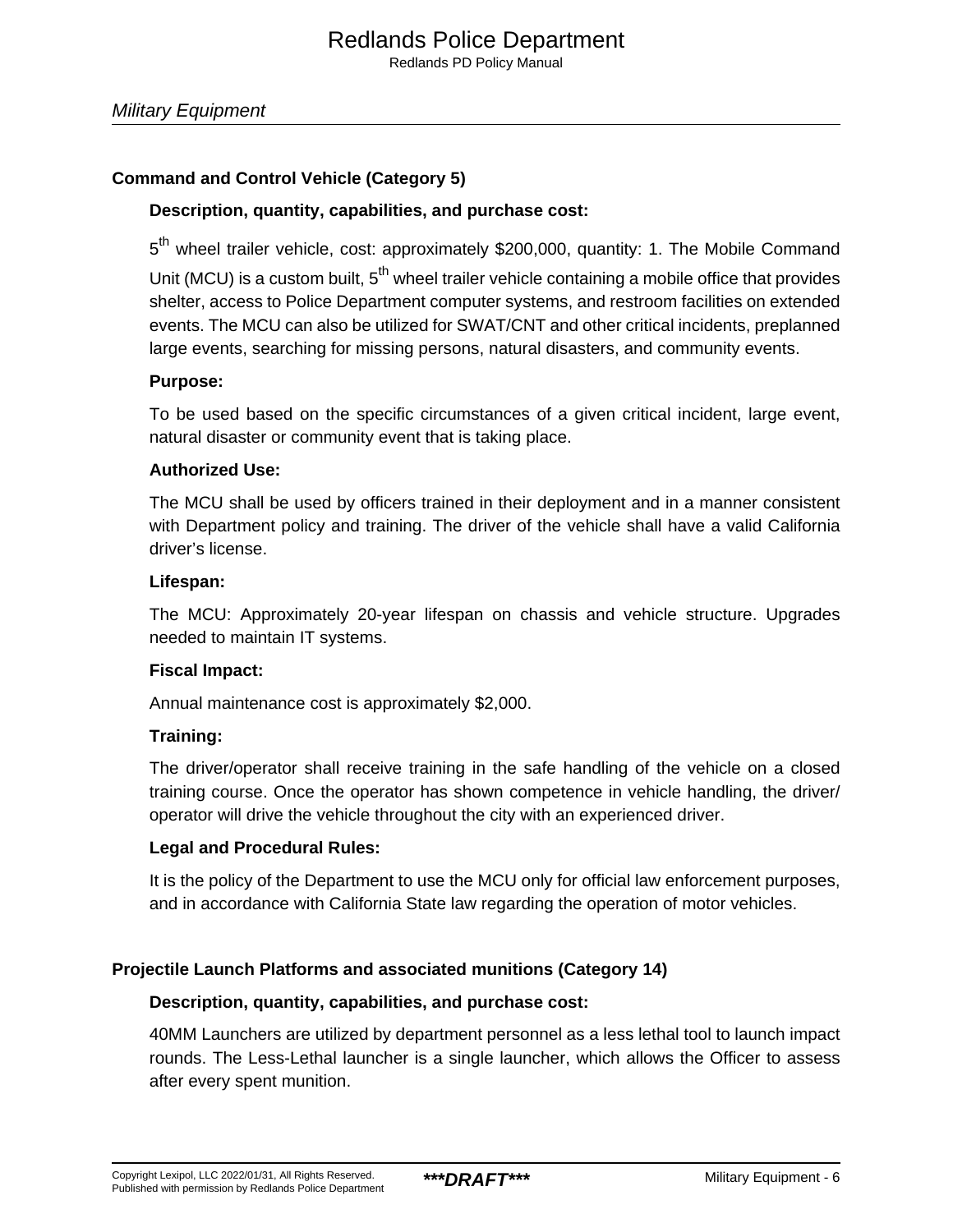DEFENSE TECHNOLOGY, 40MM SINGLE SHOT LAUNCHER, #1425, cost: \$1000, quantity: approximately 15. The 40MM Single Launcher is a tactical single shot launcher that features an expandable ROGERS Super Stoc and an adjustable Integrated Front Grip (IFG) with light rail. It will fire standard 40mm less lethal ammunition, up to 4.8 inches in cartridge length. It will launch a 40MM less lethal round up to 131 feet.

DEFENSE TECHNOLOGY, 40MM EXACT IMPACT SPONGE, #6325, cost: \$18, quantity: approximately 100. A less lethal 40mm lightweight plastic and foam projectile fired from a single or multi-round purpose built 40mm grenade launcher with a rifled barrel at 325 FPS. The 30-gram foam projectile delivers 120 ft/lbs. of energy on impact. The 40mm Exact Impact Sponge Round provides accurate and effective performance when fired from the approved distance of not less than five (5) feet and as far as 131 feet from the target.

DEFENSE TECHNOLOGY, 40MM DIRECT IMPACT OC, #6320, cost: \$30, quantity: approximately 100. A less lethal 40MM lightweight plastic and crushable foam projectile fired from a single or multi-round purpose-built 40mm grenade launcher with a rifled barrel at 295 FPS. The 39-gram crushable foam projectile delivers 120 ft/lbs of energy upon impact in addition to dispersion of 5 grams of OC irritant. The 40mm Direct Impact OC Round provides accurate and effective performance when fired from the approved distance of not less than five (5) feet and as far as 120 feet from the target.

DEFENSE TECHNOLOGY, 40MM LIQUID FERRET ROUND CS, #1262, cost: approximately \$30, quantity: approximately 25. Minimizes the risk to all parties through pain compliance, temporary discomfort and/or incapacitation of potentially violent subjects.

DEFENSE TECHNOLOGY, 40MM POWDER FERRET ROUND CS, #1292, cost: approximately \$30, quantity: approximately 25. Minimizes the risk to all parties through pain compliance, temporary discomfort and/or incapacitation of potentially violent subjects.

DEFENSE TECHNOLOGY, 40MM POWDER FERRET ROUND OC, #1290, cost: approximately \$30, quantity: approximately 25. Minimizes the risk to all parties through pain compliance, temporary discomfort and/or incapacitation of potentially violent subjects.

### **Purpose:**

To limit the escalation of conflict where employment of lethal force is prohibited or undesirable.

#### **Authorized Use:**

Situations for use of the less lethal weapon systems may include, but are not limited to:

Self-destructive, dangerous and/or combative individuals.

Riot/crowd control and civil unrest incidents.

Circumstances where a tactical advantage can be obtained.

Potentially vicious animals.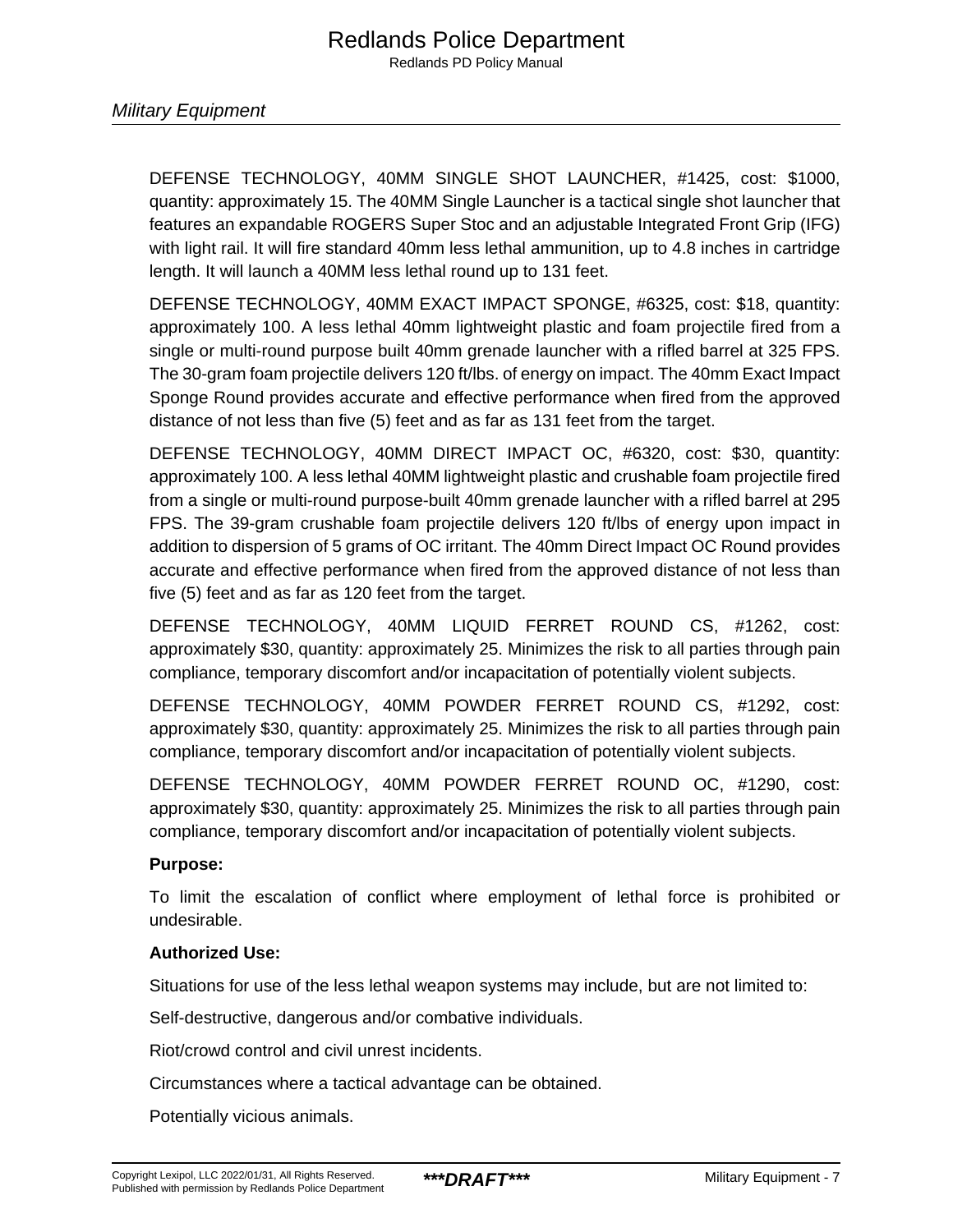Redlands PD Policy Manual

#### Military Equipment

Training exercises or approved demonstrations.

### **Training:**

Sworn members utilizing 40MM less lethal chemical agents or impact rounds are trained in there use by POST certified less lethal and chemical agents instructors.

# **Lifespan:**

Defense Technology #1425: approximately 25 years

Model 6325 Exact Impact Sponge: approximately 5 years

Model 6320 Direct Impact OC: approximately 5 years.

# **Fiscal Impact:**

Annual maintenance is approximately \$50 for each launcher.

# **Legal and Procedural Rules:**

Use is established under policy 303.9 (Kinetic Energy Projectile Guidelines), 303.6 (Tear Gas Guidelines) and 303.7 (Oleoresin Capsicum Guidelines). It is the policy of the RPD to utilize the 40mm only for official law enforcement purposes, and pursuant to State and Federal law, including those regarding the use of force.

# **Noise-Flash Diversionary Devices (Category 12)**

#### **Description, quantity, capabilities, and purchase cost:**

A distraction device is used to distract dangerous suspects during assaults, hostage rescue, room entry or other high-risk arrest situations.

DEFENSE TECHNOLOGY, TACTICAL DIVERSIONARY DEVICE, #8909 NR, cost: approximately \$50, quantity: approximately 25. The Defense Technology Tactical Diversionary Device produces a thunderous bang with an intense bright light. Ideal for distracting dangerous suspects during assaults, hostage rescue, room entry or other highrisk arrest situations.

#### **Purpose:**

To produce atmospheric over-pressure and brilliant white light and, as a result, can cause short-term (6 - 8 seconds) physiological/psychological sensory deprivation to give officers a tactical advantage.

#### **Authorized Use:**

Diversionary Devices shall only be used:

By officers who have been trained in their proper use.

In hostage and barricaded subject situations.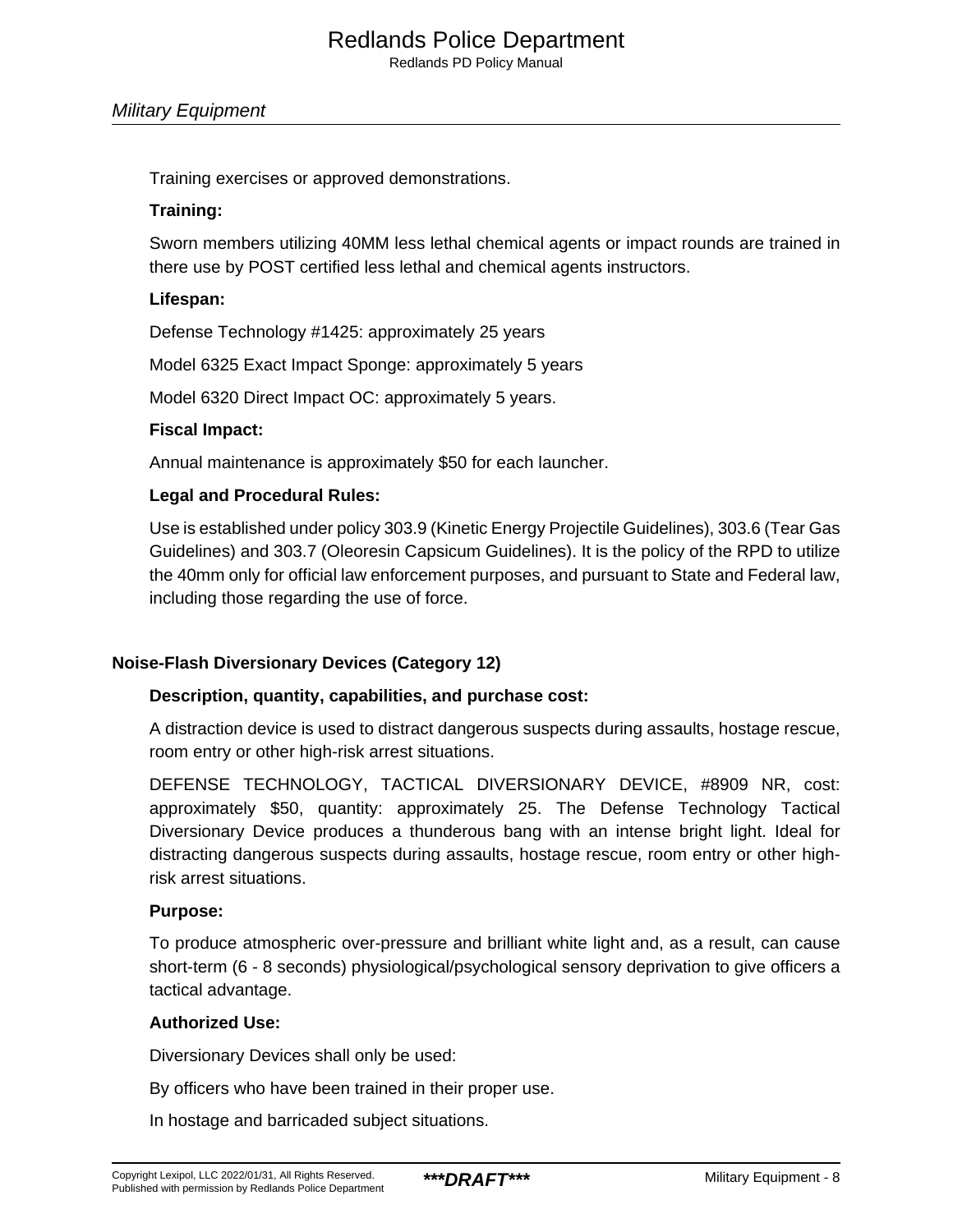Redlands PD Policy Manual

#### Military Equipment

In high risk warrant (search/arrest) services where there may be extreme hazards to officers.

During other high-risk situations where their use would enhance officer safety.

During training exercises.

#### **Lifespan:**

Until used.

#### **Fiscal Impact:**

No annual maintenance.

#### **Training:**

Prior to use, officers must attend diversionary device training that is conducted by Post certified instructors.

#### **Legal and Procedural Rules:**

Use is established under policy 704.3 (Federally Controlled Equipment). It is the policy of the RPD to utilize diversion devices only for official law enforcement purposes, and pursuant to State and Federal law regarding the use of force.

#### **Specialized Firearms and Ammunition (Category 10)**

#### **Description, quantity, capabilities, and purchase cost:**

The Carbine Rifle is a firearm, capable of accurately stopping an armed subject at various distances. The Carbine Rifle is a lightweight, air-cooled, gas operated, magazine fed, shoulder fired weapon, designed for semi-automatic & selective fire. Submachine guns are magazine fed automatic firearms designed to fire handgun cartridges.

SIG SAUER 716 DMR AR-10.308 CALIBER RIFLE, MODEL LR-308: cost: \$1500, quantity: 1. The Sig Sauer 716 DMR AR-15 is a high precision rifle that fires.308 cartridges accurately at long range. This rifle is primarily used in an overwatch capacity to protect the community during large events

REMINGTON POLICE LTR.308 BOLT ACTION RIFLE: cost: approximately \$1,200, quantity: 4. The Remington Police LTR is a highly accurate bolt action centerfire rifle. This rifle is primarily used in an overwatch capacity to protect the community during large events.

AR-15 RIFLE (Manufactured by Colt, Bushmaster, Sig Sauer, Fabrique Nationale): cost: approximately \$1,200, quantity: approximately 100. A rifle that fires both.223 (duty) and 5.56 (practice) cartridges. The AR-15 allows a trained officer to engage threats with greater accuracy than a handgun.

HECKLER & KOCH MP-5: cost: approximately \$2,800, quantity: approximately 6. A submachinegun that fires 9mm cartridges. The MP-5 allows a trained officer to engage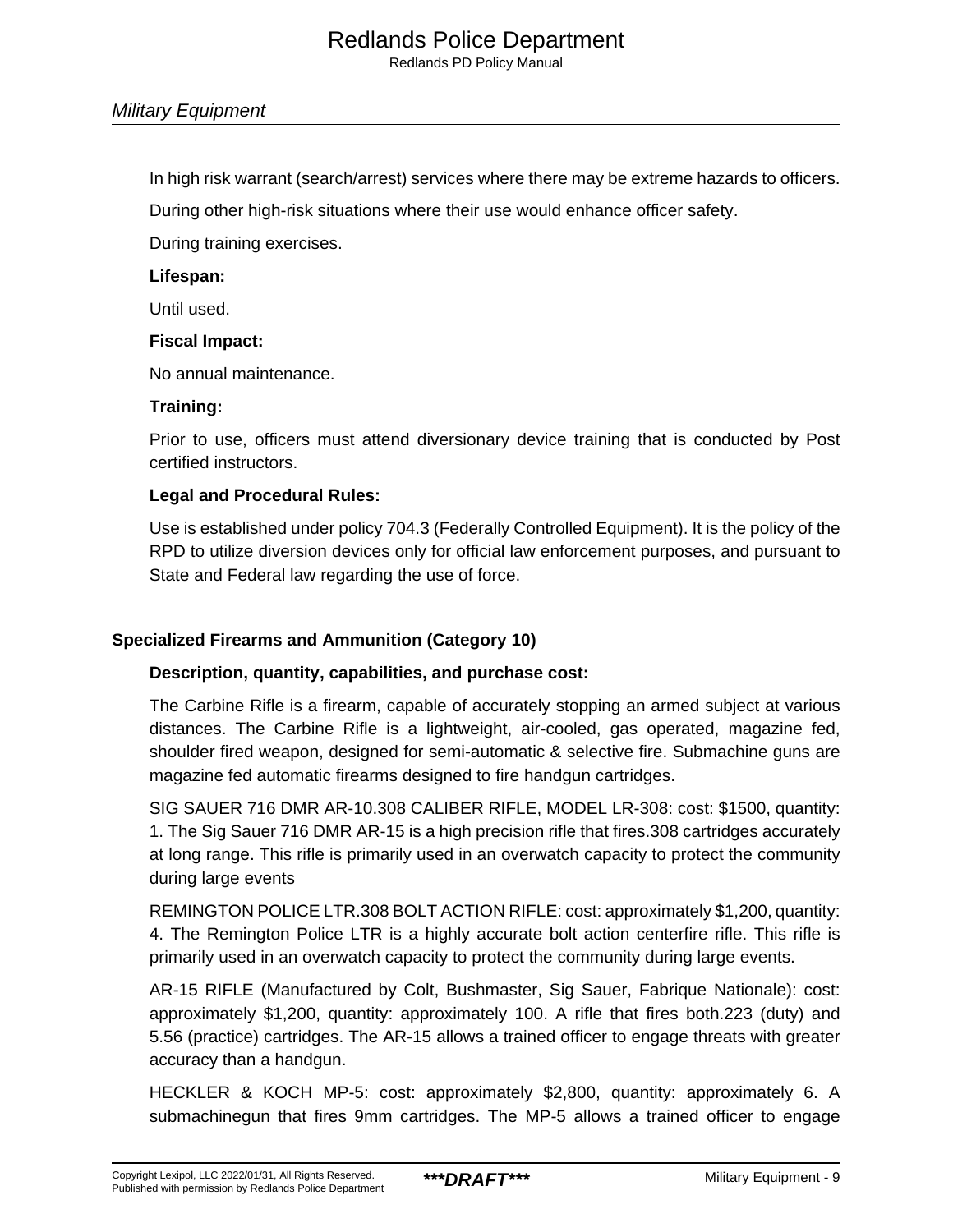threats at close range or within a structure with less likelihood of over penetrating the target. It should be noted that the MP-5's are not issued to officers and not deployed in the field.

WINCHESTER RANGER CENTERFIRE RIFLE CARTRIDGES.223 REM, 55 GRAIN, POINTED SOFT POINT, cost: approximately \$630 per case of 1000, quantity: 50 cases. This Winchester Ranger 223 Remington ammo features a 55 Grain Pointed Soft Point bullet. Winchester Ranger is the highest quality hollow point ammunition money can buy. This Winchester Ranger.223 55 grain Power Point Soft Point is intended for Law Enforcement use, Ranger is Winchesters Highest Quality. This Winchester Ranger 223 Remington is new ammo not Police Department surplus. This Winchester Ranger 223 Remington has a muzzle velocity of 3240 feet per second and a muzzle energy of 1262 foot pounds. Winchester Ranger ammo is reloadable, features brass cases and Boxer primers. This ammunition is non-corrosive.

WINCHESTER CENTERFIRE CARTRIDGES 5.56MM, 55 GRAIN, FULL METAL JACKET, cost: approximately \$370 per case of 1000, quantity: approximately 500 cases. USA Ammunition is the ideal choice for training, competition or a long session at the range. The easily identifiable white box means high quality and reliability at a low price. This ammunition is new production, non-corrosive, in boxer primed, reloadable brass cases.

308 WIN TAP 168 gr A-MAX TAP PRECISION: cost: approximately \$35 per box of 20, quantity: approximately 375 boxes. The168 gr. A-MAX bullet is a traditional match grade bullet with the performance advantages of a polymer tip. This bullet demonstrates an increase in penetration and retained weight over the 155 gr. A-MAX bullet. Standard barrier performance is exemplary and this load demonstrates controlled and impressive soft tissue expansion without over penetration. The Hornady 168 gr. A-MAX TAP Precision offers industry leading all-around performance for law enforcement precision marksmen providing the ability to stop a threat.

#### **Purpose:**

To be used as precision weapons to address a threat with more precision and/or greater distances than a handgun, if present and feasible.

#### **Authorized Use:**

Only members that are POST certified are authorized to use a rifle.

#### **Lifespan:**

Sig Sauer 716 DMR AR-10.308 Caliber Rifle, Model LR-308: No expiration.

Remington Police LTR.308 Bolt Action Rifle: No expiration.

AR-15 Rifle (Manufactured by Colt, Bushmaster, Sig Sauer, Fabrique Nationale): No expiration.

Heckler & Koch MP-5: No expiration.

Winchester.223 Ammunition: No expiration.

Winchester 5.56mm Ammunition: No expiration.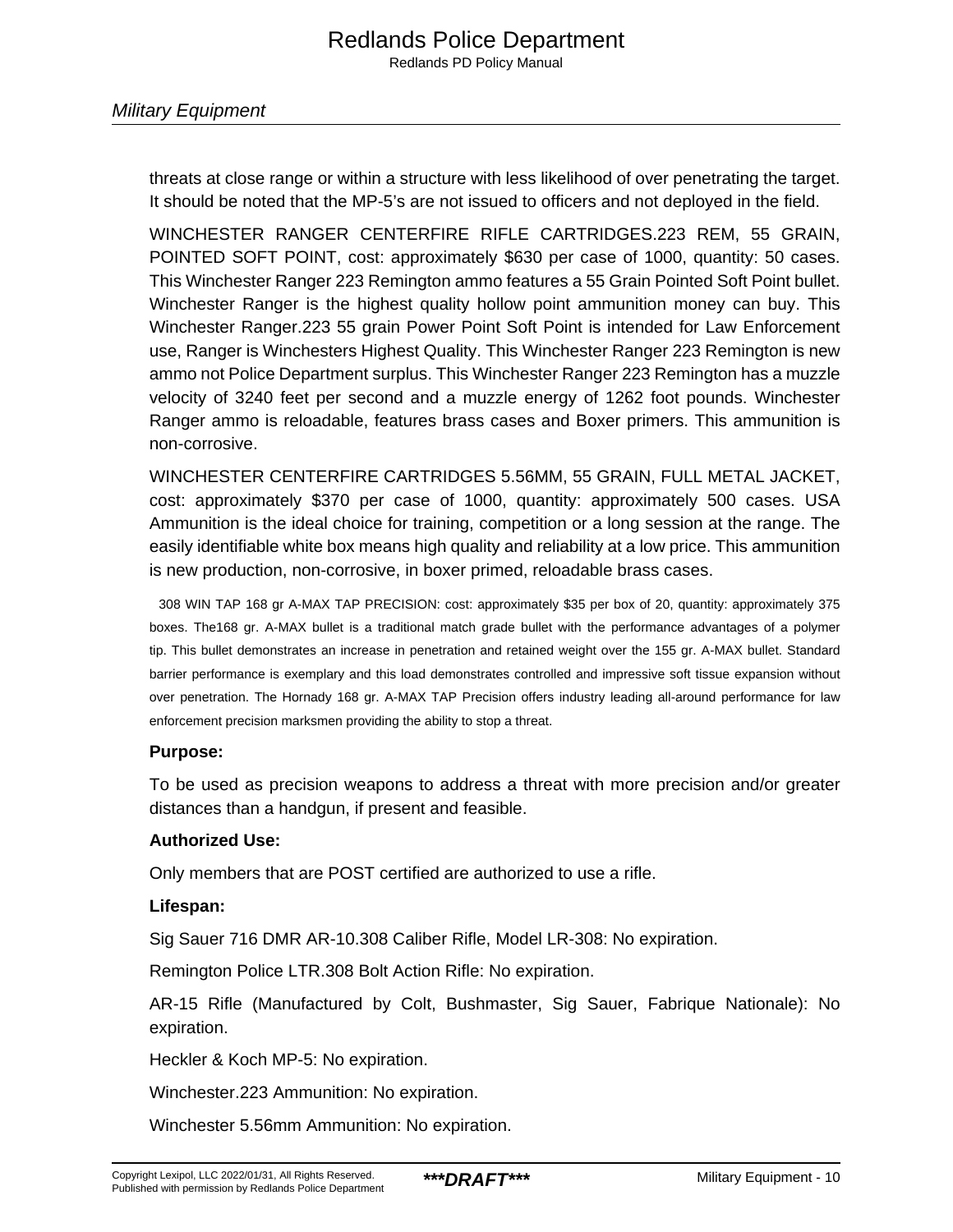Redlands PD Policy Manual

308 WIN TAP 168 gr A-MAX Tap Precision: No expiration.

#### **Fiscal Impact:**

Annual maintenance is approximately \$50 for each rifle.

#### **Training:**

Officers shall not carry or utilize the patrol rifle unless they have successfully completed departmental training. Officers shall thereafter be required to successfully complete trimester training and qualification conducted by a certified patrol rifle instructor.

#### **Legal and Procedural Rules:**

Use is established under policy 417 (Patrol Rifles). It is the policy of the RPD to utilize rifles only for official law enforcement purposes, and pursuant to State and Federal law regarding the use of force.

# **Chemical Agent and Smoke Canisters (Category 12)**

#### **Description, quantity, capabilities, and purchase cost:**

Canisters that contain chemical agents that are released when deployed.

DEFENSE TECHNOLOGY, FLAMELESS TRI-CHAMBER CS GRENADE, #1032, cost \$45, quantity: approximately 10. The design of the Tri-Chamber Flameless CS Grenade allows the contents to burn within an internal can and disperse the agent safely with reduced risk of fire. The grenade is designed primarily for indoor tactical situations to detect and/or dislodge a barricaded subject. This grenade will deliver approximately.70 oz. of agent during its 20-25 seconds burn time. The Tri-Chamber Flameless Grenade can be used in crowd control as well as tactical deployment situations by Law Enforcement and Corrections but was designed with the barricade situation in mind. Its applications in tactical situations are primarily to detect and/or dislodge barricaded subjects. The purpose of the Tri-Chamber Flameless Grenade is to minimize the risks to all parties through pain compliance, temporary discomfort, and/ or incapacitation of potentially violent or dangerous subjects. The Tri-Chamber Flameless Grenade provides the option of delivering a pyrotechnic chemical device indoors, maximizing the chemicals' effectiveness via heat and vaporization, while minimizing or negating the chance of fire to the structure. The Tri-Chamber Flameless Grenade is NOT to be launched utilizing a launching cup.

DEFENSE TECHNOLOGY, OC/CS AEROSOL GRENADE, #1050, cost: approximately \$49, quantity: approximately 16. The Defense Technology OC/CS Aerosol Grenade is for law enforcement and corrections use to deliver a high concentration of OC and CS in a powerful mist. The grenade is designed for indoor use in confined areas and, once deployed, inflames the mucous membranes and exposed skin resulting in an intense burning sensation. The incapacitating effect of the OC/CS on the subject is dramatic with minimal decontamination needed. Removing the subject from the affected area to fresh air will resolve respiratory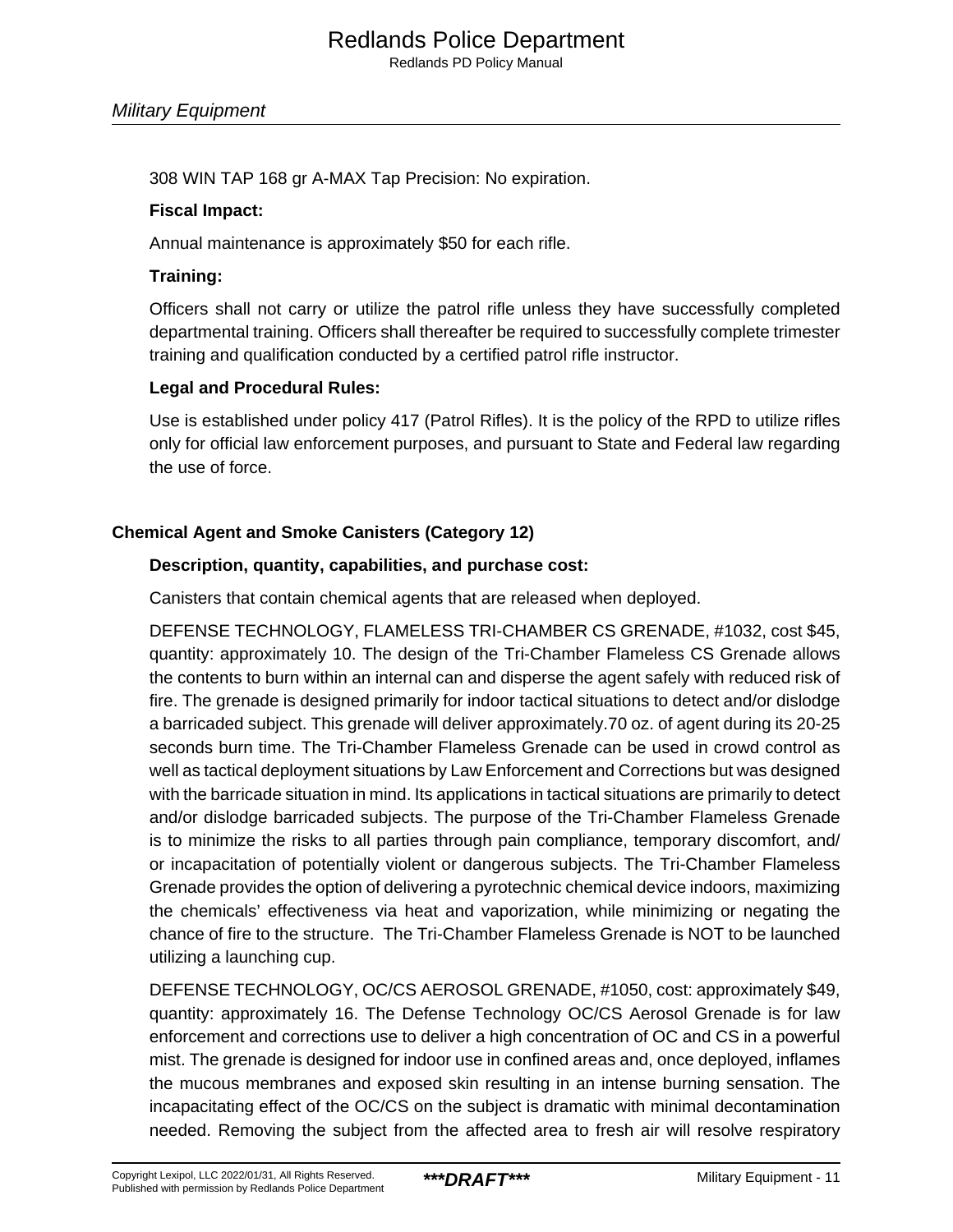#### Military Equipment

effects within minutes. The OC Aerosol Grenade is ideal for cell extractions or barricade situations where the use of pyrotechnic, powder or liquid devices is not practical or desired.

#### **Purpose:**

To limit the escalation of conflict where employment of lethal force is prohibited or undesirable. Situations for use of the less lethal weapon systems may include, but are not limited to:

Self-destructive, dangerous and/or combative individuals.

Riot/crowd control and civil unrest incidents.

Circumstances where a tactical advantage can be obtained.

Potentially vicious animals.

Training exercises or approved demonstrations.

#### **Authorized Use:**

Only officers who have received POST certification in the use chemical agents are authorized to deploy chemical agents.

#### **Training:**

Sworn members utilizing chemical agent canisters are certified by POST less lethal and chemical agent instructors.

#### **Lifespan:**

5 years from manufacturing date

#### **Fiscal Impact:**

No annual maintenance.

#### **Legal and Procedural Rules:**

Use is established under policy 303.6 (Tear Gas Guidelines). It is the policy of the RPD to utilize chemical agents only for official law enforcement purposes, and pursuant to State and Federal law, including those regarding the use of force.

#### **Less Lethal Shotgun (Category 12)**

#### **Description, quantity, capabilities, and purchase cost:**

The Less Shotgun is used to deploy the less lethal 12-Gauge Ferret Rounds.

REMINGTON 870 SHOTGUN, cost: \$946, quantity: 1. The Remington 870 Shotgun is used to deploy the less lethal 12-Gauge Ferret Rounds up to a distance of 35 feet. The range of the weapon system helps to maintain space between officers and a suspect reducing the immediacy of the threat which is a principle of De-escalation.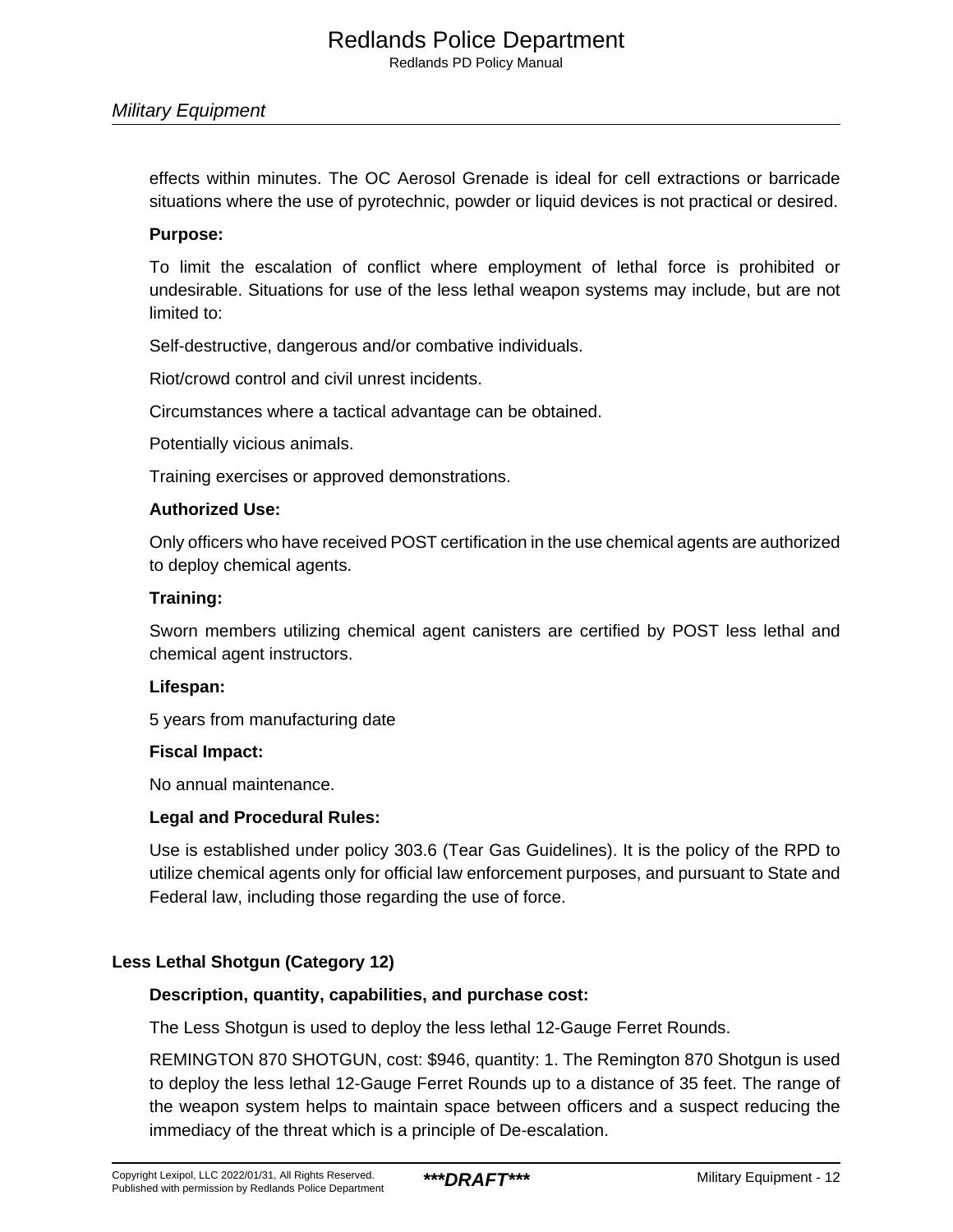DEFENSE TECHNOLOGY, 12-GAUGE LIQUID FERRET ROUND, CS, #3012, cost: approximately \$8, quantity: approximately 20. The Ferret 12-Gauge Liquid CS non pyrotechnical properties also eliminate the fire hazard common with other products. The Ferret round is available with either liquid or powder carriers for the agent. These munitions are a 2.5 in. 12-Gauge round deploying.025 oz. of active agent.

DEFENSE TECHNOLOGY, 12-GAUGE POWDER FERRET ROUND, CS, #3092, cost: approximately \$8, quantity: approximately 20. The Ferret 12-Gauge Powder CS non pyrotechnical properties also eliminate the fire hazard common with other products. The Ferret round is available with either liquid or powder carriers for the agent. These munitions are a 2.5 in. 12-Gauge round deploying.025 oz. of active agent.

#### **Purpose:**

To limit the escalation of conflict where employment of lethal force is prohibited or undesirable.

#### **Authorized Use:**

Situations for use of the less lethal weapon systems may include, but are not limited to:

Self-destructive, dangerous and/or combative individuals.

Riot/crowd control and civil unrest incidents.

Circumstances where a tactical advantage can be obtained.

#### **Potentially vicious animals.**

Training exercises or approved demonstrations.

#### **Lifespan:**

Remington 870 Shotgun: 25 years.

Defense Technology Ferret 12-Gauge Liquid Barricade Round: 5 years.

Defense Technology Ferret 12-Gauge Powder Barricade Round: 5 years.

#### **Fiscal Impact:**

Annual maintenance is approximately \$50.

#### **Training:**

SWAT operators who utilize these munitions have been through and successfully completed a POST approved gas school and/or trained in house by POST certified chemical agent instructors for muzzle blast training.

#### **Legal and Procedural Rules:**

Use is established under Policy 303.9.3. It is the policy of the RPD to utilize the less lethal shotgun only for official law enforcement purposes, and pursuant to State and Federal law, including those regarding the use of force.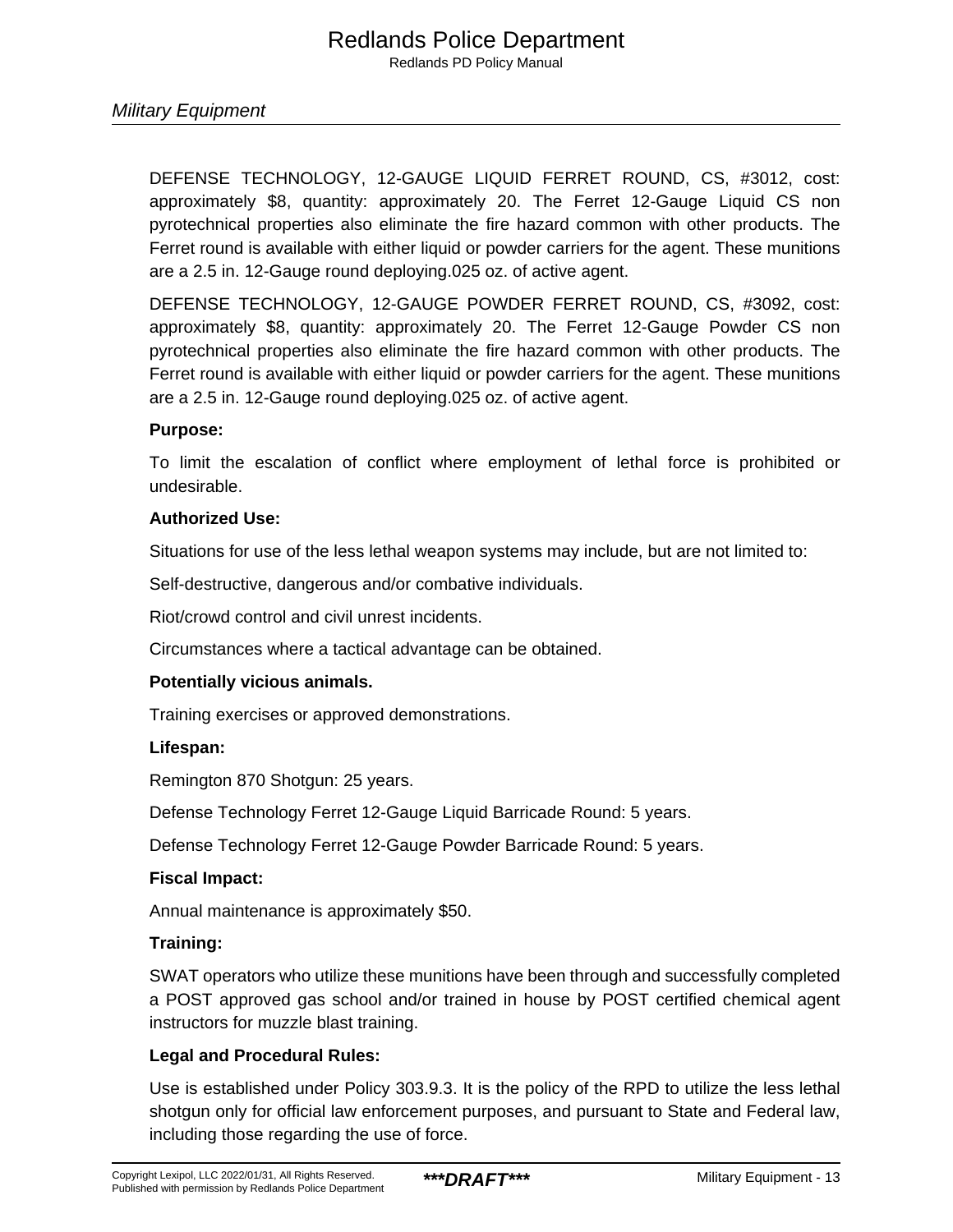# **Breaching Tools (Category 7)**

# **Description, quantity, capabilities, and purchase cost:**

Material or equipment that is used to create a breach point opening in a structure during a hostage rescue operation or other high risk entry.

KBT 3-1000, cost: approximately \$18,000, quantity: 1. This device allows breachers to safely utilize blank cartridge rounds to deliver kinetic energy into a steal ram in order to destroy deadbolts, locks, and hinges. No projectile or explosive energy leaves the device except for the force of the ram, which is permanently captured in the tool.

#### **Purpose:**

To safely gain entry into a structure.

# **Authorized Use:**

KBT breaching may only occur after authorization by the Incident Commander or SWAT Commander in the field, and during training exercises.

#### **Lifespan:**

Breaching Tool: 25 years

#### **Fiscal Impact:**

Annual maintenance is approximately \$500.

#### **Training:**

All officers who use KBT shall receive instruction on the safe and proper use of the KBT and must periodically receive refresher training.

# **Legal and Procedural Rules:**

It is the policy of the RPD to utilize breaching tools only for official law enforcement purposes, and pursuant to State and Federal law .

# **706.5 MAINTENANCE OF MILITARY EQUIPMENT SUPPLIES**

When stocks of military equipment have reached significantly low levels or have been exhausted, the Department may order up to 25% of stock in a fiscal quarter without city council approval to maintain essential availability for the Department's needs.

# **706.6 APPROVAL**

The Chief of Police or the authorized designee shall obtain approval from the governing body by way of an ordinance adopting the military equipment policy. As part of the approval process, the Chief of Police or the authorized designee shall ensure the proposed military equipment policy is submitted to the governing body and is available on the department website at least 30 days prior